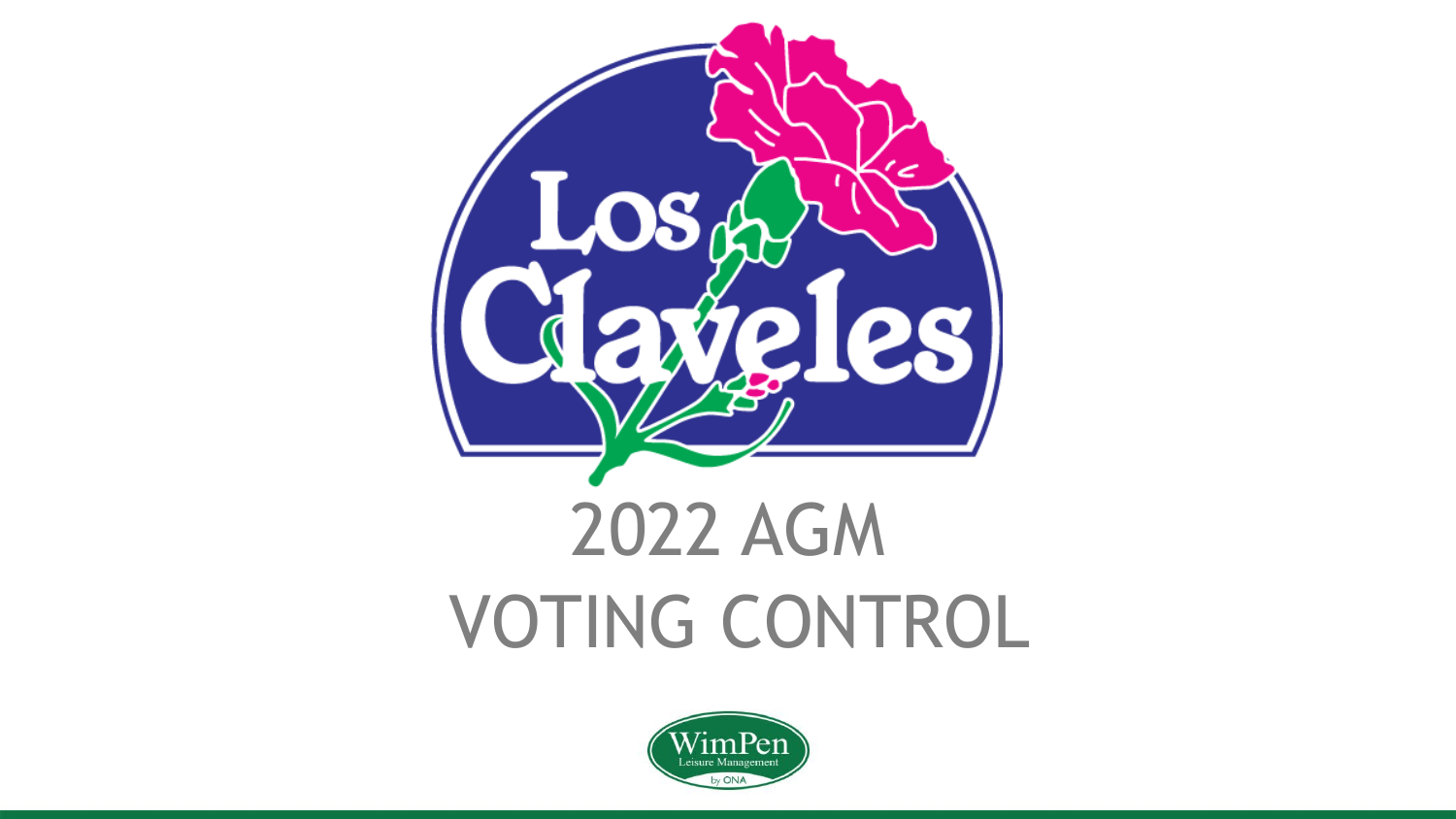

1. Approval to record the meeting, and recording to remain with Administrator

### PASSED

WinnPen

by ONA

| 2252                 | <b>FOR</b> | <b>AGAINST</b> | <b>ABSTAIN</b> | <b>DNV</b> | <b>DISCRETION</b>                 |
|----------------------|------------|----------------|----------------|------------|-----------------------------------|
| <b>TOTAL</b>         | 2056       | 193            | 3              | $\bf{0}$   | $0 \vee \vee$                     |
| <b>ROOM</b>          | 612        | 3              | 0              | 0          | $\mathbf{0}$                      |
| <b>PROXY HOLDERS</b> | 1444       | 190            | 3              | 0          | $\sqrt{\sqrt{2}}$<br>$\mathbf{0}$ |
| Chairman             | 1435       | 18             | 3              | 0          | $\overline{0}$                    |
| AFletcher            | 0          | 172            | $\overline{0}$ | 0          | $\overline{0}$<br>$\sqrt{}$       |
| KLear                | 6          | $\mathbf 0$    | 0              | 0          | $\overline{0}$<br>$\sqrt{}$       |
| <b>MFoulds</b>       | 3          | 0              | 0              | 0          | $\overline{0}$<br>$\sqrt{}$       |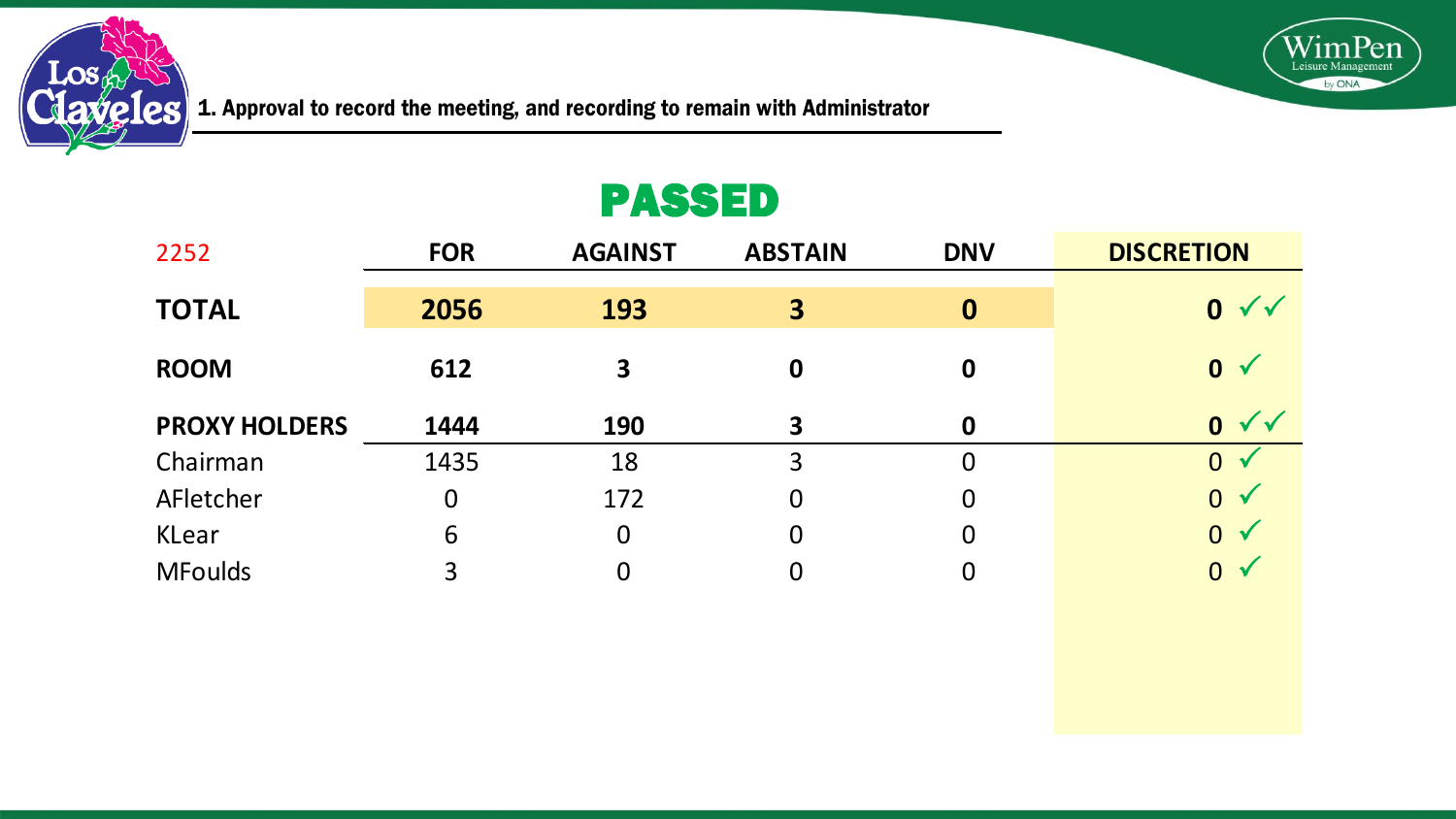

#### **Exveles 4. Approval 2021 Accounts**

## PASSED

WimPen

by ONA

| 2252                 | <b>FOR</b> | <b>AGAINST</b>   | <b>ABSTAIN</b> | <b>DNV</b> | <b>DISCRETION</b>           |
|----------------------|------------|------------------|----------------|------------|-----------------------------|
| <b>TOTAL</b>         | 2067       | <b>180</b>       | 5              | $\bf{0}$   | $0 \vee$                    |
| <b>ROOM</b>          | 612        |                  | $\overline{2}$ | 0          | $0 \sqrt{}$                 |
| <b>PROXY HOLDERS</b> | 1455       | 179              | 3              | 0          | 0 <sub>1</sub>              |
| Chairman             | 1446       | 7                | 3              | 0          | $\Omega$                    |
| AFletcher            | 0          | 172              | 0              | 0          | $\Omega$<br>$\checkmark$    |
| KLear                | 6          | $\boldsymbol{0}$ | 0              | 0          | $\overline{0}$<br>$\sqrt{}$ |
| <b>MFoulds</b>       | 3          | 0                |                | 0          | $\overline{0}$              |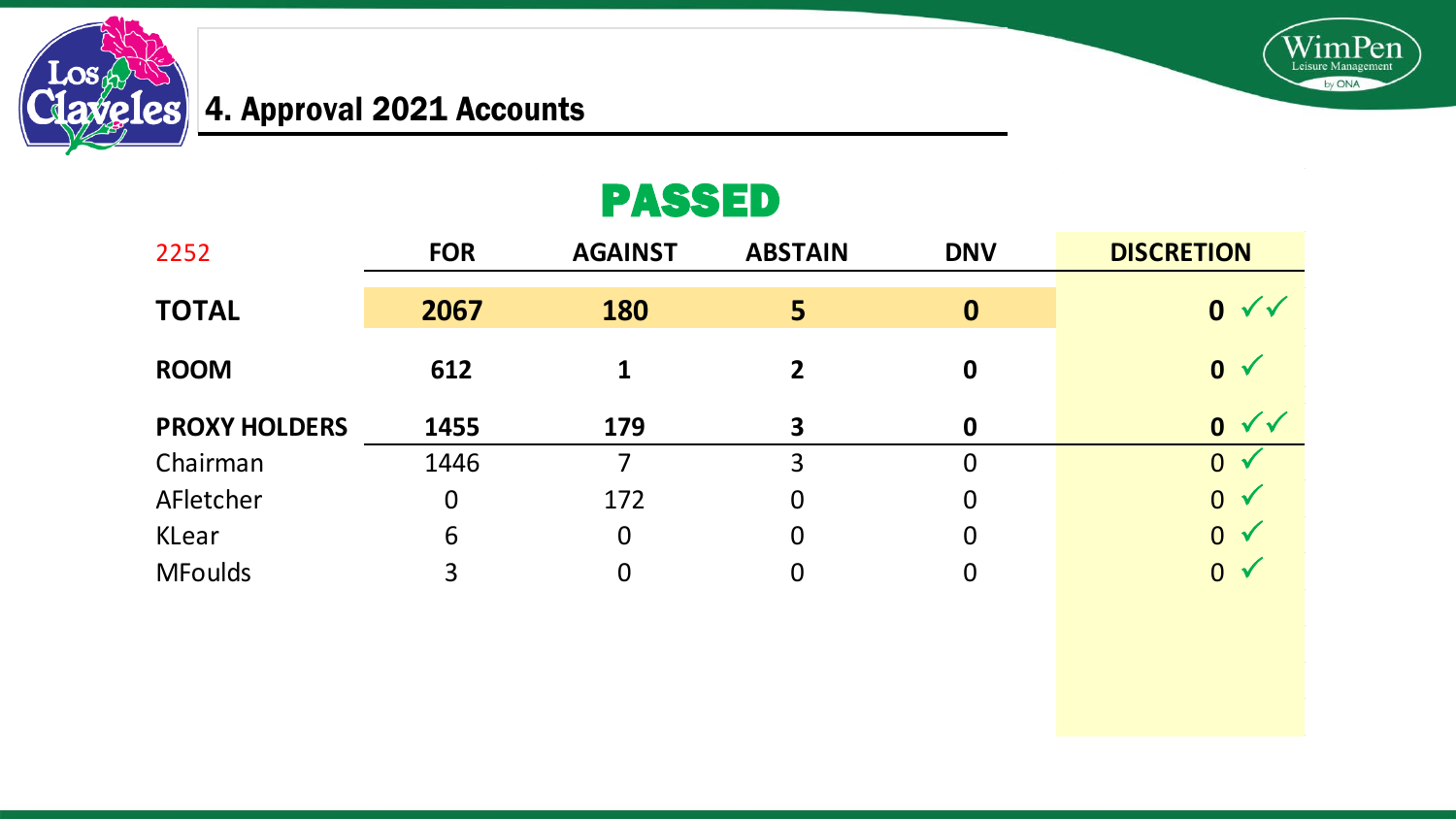

5. Approval to use 245.000€ from the Community Sinking Fund for the renewal of 20 Villas of the Community Los Claveles



# PASSED

| 2252                 | <b>FOR</b> | <b>AGAINST</b> | <b>ABSTAIN</b> | <b>DNV</b> | <b>DISCRETION</b>            |
|----------------------|------------|----------------|----------------|------------|------------------------------|
| <b>TOTAL</b>         | 2063       | <b>180</b>     | 9              | 0          | $0 \vee \vee$                |
| <b>ROOM</b>          | 614        | 1              | 0              | 0          | 0 <sub>0</sub>               |
| <b>PROXY HOLDERS</b> | 1449       | 179            | 9              | 0          | $\checkmark$<br>$\mathbf{0}$ |
| Chairman             | 1436       | 15             | 5              | 0          | $\overline{0}$               |
| AFletcher            | 4          | 164            | 4              | 0          | $0 \sqrt{}$                  |
| KLear                | 6          | 0              | $\overline{0}$ | 0          | $\overline{0}$<br>$\sqrt{}$  |
| <b>MFoulds</b>       | 3          | 0              | 0              | 0          | $\overline{0}$<br>$\sqrt{}$  |